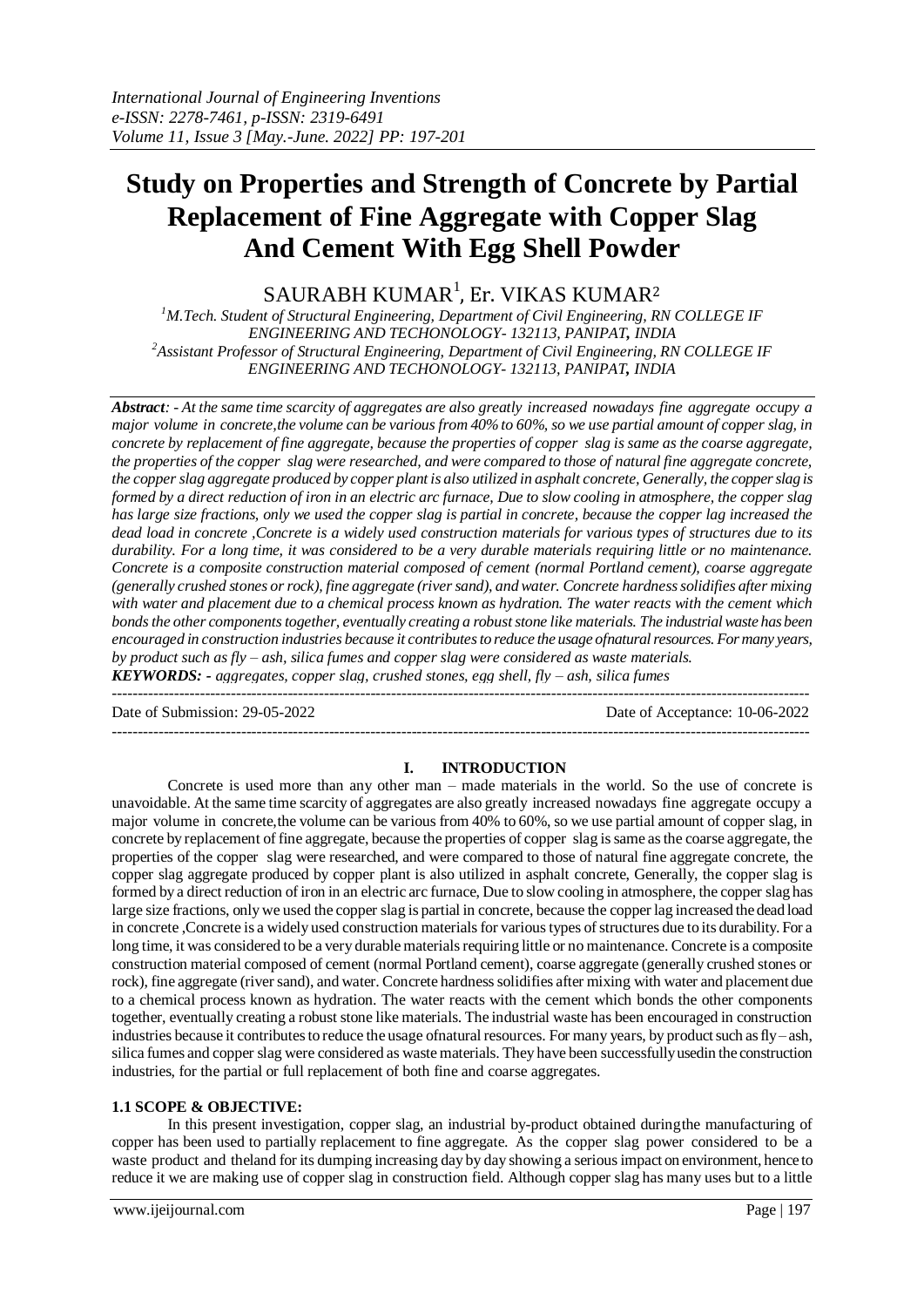percent when it comparedto its use in construction. The main objective is to study the feasibility of use of copper slag as fine aggregate in concrete. The scope of the work includesknowing the strength parameters of concrete such as compressive strength, split tensile strength, flexural strength in which copper slag powder replaced with fine aggregates and cement with egg shell powder by  $0\%$ ,  $(5\% + 5\%)$ ,  $(10\% + 10\%)$ ,  $(15\% + 15\%)$ ,  $(20\% + 20\%)$ ,  $(25\% + 25\%)$ , and  $(30\% + 30\%)$  using M30 and M40 grades of concrete.

**1.2 OBJECTIVE OF THE STUDY**

The objectives of the present study are as follows:

This work attempts to evaluate effect of change of seismic zones on the design, detailing and performance of the building. The work includes comparison of base shear, percentage steel in columns and beams, and detailing of selected members. Moreover, it includes a performance comparison of the designed buildings on the basis of overstrength factors obtained from

pushover analysis of the buildings.

## **II. LITERATURE REVIEW**

#### **GENERAL**

Due to exponential growth in the usage of concrete world over, there is a huge demand for natural river sand as construction materia Copper slag is a byproduct of the copper industry and can potentially be used as aggregate in the asphalt mixture Concrete is a most versatile construction material because it is designed to withstand the harsh environments. Engineers are continually pushing the limits to improve its performance with the help of innovative chemical admixtures and supplementary materials. These materials are majority by products from other processes. The use of these byproducts not only helps to utilize these waste materials but also enhances the properties of concrete in fresh and hydrated states.

Many researchers have investigated the possible use of copper slag as a concreteaggregate. For this investigation, some of the important literatures were reviewed and presented briefly.

#### **2.1 PAPERS REVIEWED**

Utilization of slag: The copper slag is used as aggregates. Natural aggregate resources are becoming more difficult to develop or remove aggregate from the ground when slag can be used as a substitutewhich reduce waste and conserve resources

Abhijit B Kachare et al; (2020): studied An experimental investigation are going to be conducted to review the properties of concrete containing copper slag as a partial replacement of fine aggregates and eggshell powder by cement within the concretemix design. Various durability tests are going to be conducted on such concrete of M25 gradeto understand the compressive strength, flexural strength by varying proportions ofcopper slag (CS) with fine aggregates by 0%, 10%, 20%, 30%, 40% and Egg shell

powder (ESP) as cement by 0%, 7%, 14%, 21%, 28% by weight. The obtained results aregoing to be comparedwith the traditional concrete, there by knowing the changes within the properties of concrete containing copper slag as a partial replacement of fine aggregates and eggshell powder by cement

R. Elamaran et al (2019) : studied the Copper slag is an excellent by-product or waste material which retains its original properties. Due to its chemical composition which includes high iron, silica and aluminum oxide content, it can be used as a partial replacement for sand in concrete mixes. Mix design of concrete is done on weight basis, by adding various percentages of copper slag (10%, 15%, 20%, 25%, 30% and 35%) instead of sand and concrete mixtures were prepared based on it. The cube, beam and cylindrical specimens were then prepared, demoulded after 24 hours and properly cured. The specimens were subjected to compression testing, split tensile strength testing and flexural testing at 7 and 28 days. It was observed from the test results that the compressive strength of the specimens was higher than the control specimen on adding 10 to 30% of copper slag and on further increasing it, the compressive strength was observed to be reducing. In particular, 10% addition gave more strength than 30%addition. Delay in hardening of concrete specimens was observed. Replacement of copper slag increased the self-weight of the specimens of about 15%.

K. Mahesh babu: (2019): Studied the Utilization of high volume Copper Slag (CS) in concrete is the aim of present work. This study leads towards cleaner production; by utilizing industrial waste i.e. CS. The objective of the present paper is to make High Strength Concrete (HSC) by utilizing CS as Fine Aggregate (F.A.). The work was carriedin two phases. In first phase, sand was replaced with CS in various percentages of 0, 20%, 40%, 60%, 80% & 100%. In second phase, cement was replaced with Nano silica (1%, 2% & 3%) to get maximum strength & impermeable concrete. Performance of concrete mixtures containing CS and Nano silica (NS) in terms of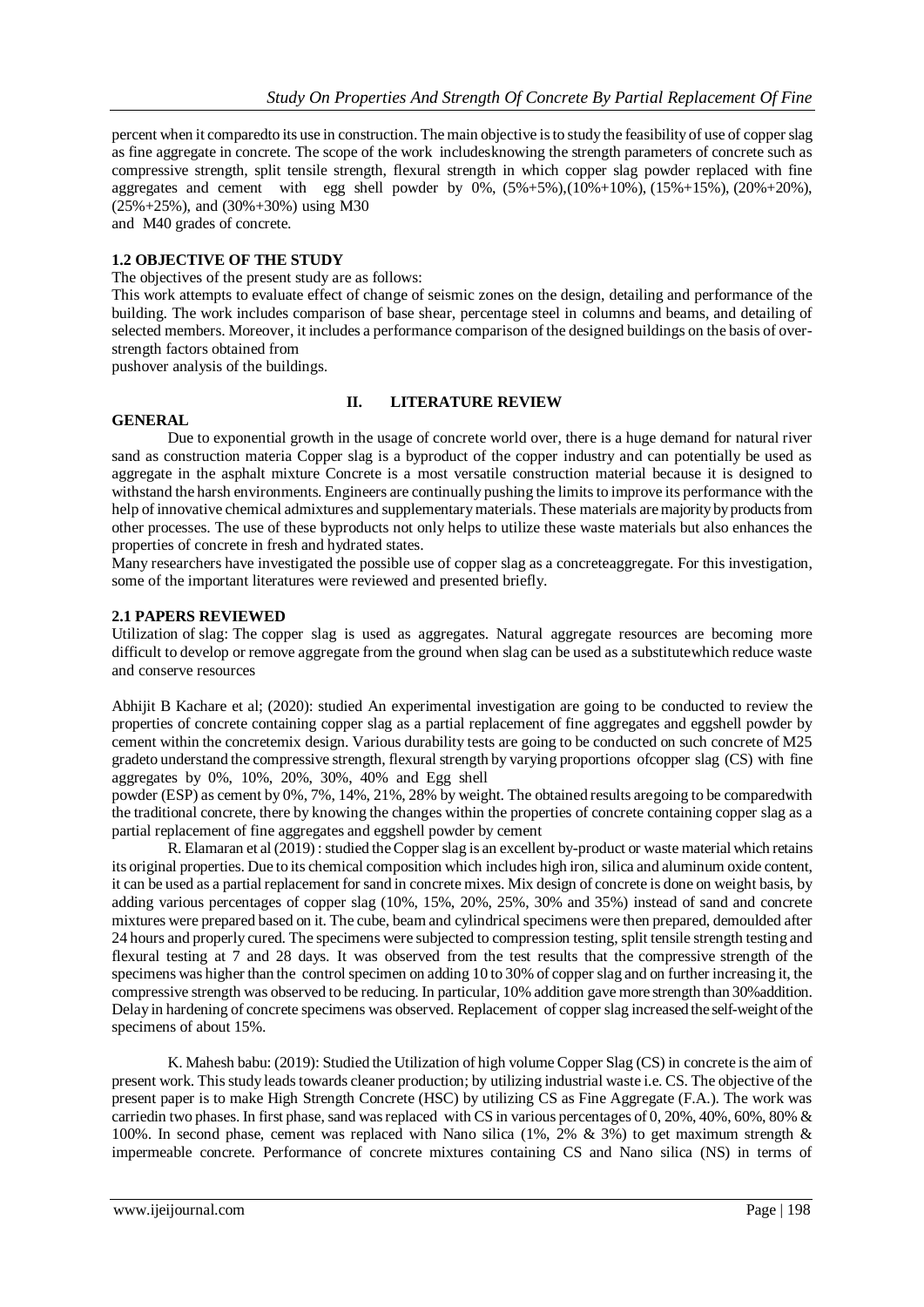compression, split tensile & flexural strength and durability characteristic like water absorption were also identified. From all these studies it could be determined that replacing F.A. with 100%CS in HSC was technically viable.

C.K.Madhawan et al; (2014): studied the This work focuses on the use of copper slag, as a partial replacement ofsand for use in cement concrete and building construction. Cement mortar mixtures prepared with fine aggregate made up of different proportions ofcopper slag and sand were tested for use as masonry mortars and plastering. Three masonry wall panels of dimensions  $1 \times 1$  m were plastered. The studies showed that although copper slag based mortar is suitable for plastering, with the increase in copper slag content, the wastage due to material rebounding from the plastered surfaces increases. It is therefore suggested that the copper slag can be used for plastering of floorings and horizontal up to 50 % by mass of the fine aggregate, and for vertical surfaces, such as, brick/block walls it can be used up to 25 %. In this study on concrete mixtures were prepared with two water cement ratios and different proportions of copper slag ranging from 0 % (for the control mix) to 100 % of fine aggregate. The Concrete mixes were evaluated for workability, density, and compressive strength.

### **MATERIALS USED**

The different materials utilized in the investigation are explained briefly below

- Cement
- Fine aggregates
- Coarse aggregates
- Copper slag
- Cement

OPC grade of 53 tested according to IS: 4031-1988 and confirmed to IS: 12269- 2004 was used in the investigations. Table 3.1 indicates Physical characteristics of cement.

Fine Aggregates The materials smaller than 4.75 mm size is called fine aggregates.

The code to be referred to understand the specification for fine aggregates is: IS 383:1970.

The criteria to classify fine aggregates are:

 $\Box$  If they are Natural/Man-made.

 $\Box$  According to their size.

 $\Box$  According to the IS specification

Fine aggregate may be described more clearly according to their availability as:

• Natural Sand– it is the aggregate resulting from the natural disintegration of rock and which has been deposited by streams or glacial agencies

• Crushed Stone Sand– it is the fine aggregate produced by crushing hard stone. Crushed Gravel Sand– it is the fine aggregate produced by crushing natural gravel.

According to size the fine aggregate may be described as coarse sand, medium sand and fine sand.IS specifications classify the fine aggregate into four types according to its grading as fine aggregate of grading Zone-1 to grading Zone-4. The four grading zones become progressively finer from grading Zone-1 to grading Zone-4. 90% to 100% of the fine aggregate passes 4.75 mm

IS sieve and 0 to 15% passes 150 micron IS sieve depending

rise buildings are designed by staad which makes a compulsion for a civil engineer to know about thissoftware. This software can be used to carry rcc, steel, bridge, truss etc according to various country codes. Coarse Aggregates: Locally available well graded granite aggregates of normal size greater than 4.75 mm and less than 16mm. The code to be referred to understand the specification of the coarse aggregates from natural sources is: IS 383:1970. Coarse aggregate may be further classified as:

• Uncrushed Stone– it results from natural disintegration of rock.

• Crushed Stone– it results from crushing of gravel or hard stone.

• Partially Crushed Stone– it is a product of the blending of the above two aggregate. In this project Crushed stone used as coarse aggregate of following properties

Copper slag: Copper slag is an industrial waste product produced in the smelting process during the production of copper from its ore.

It has a promising future in making of concrete as full or partial replacement material for fine aggregate. Copper slag is generally used as grit for blast cleaning of rough surfaces or for removal of rust, paint etc. It is a black, glassy granular material.

Copper slag has a bulk density of 1.70 to 1.90 g/cc, hardness between 6 to 7 MoH Scale. In this work, copper slag obtained from, the copper slag which we used had collected from a dealer of 'Hindustan copper limited' at Moubhandar, Ghatshila, Jharkhand. The wholesale price of the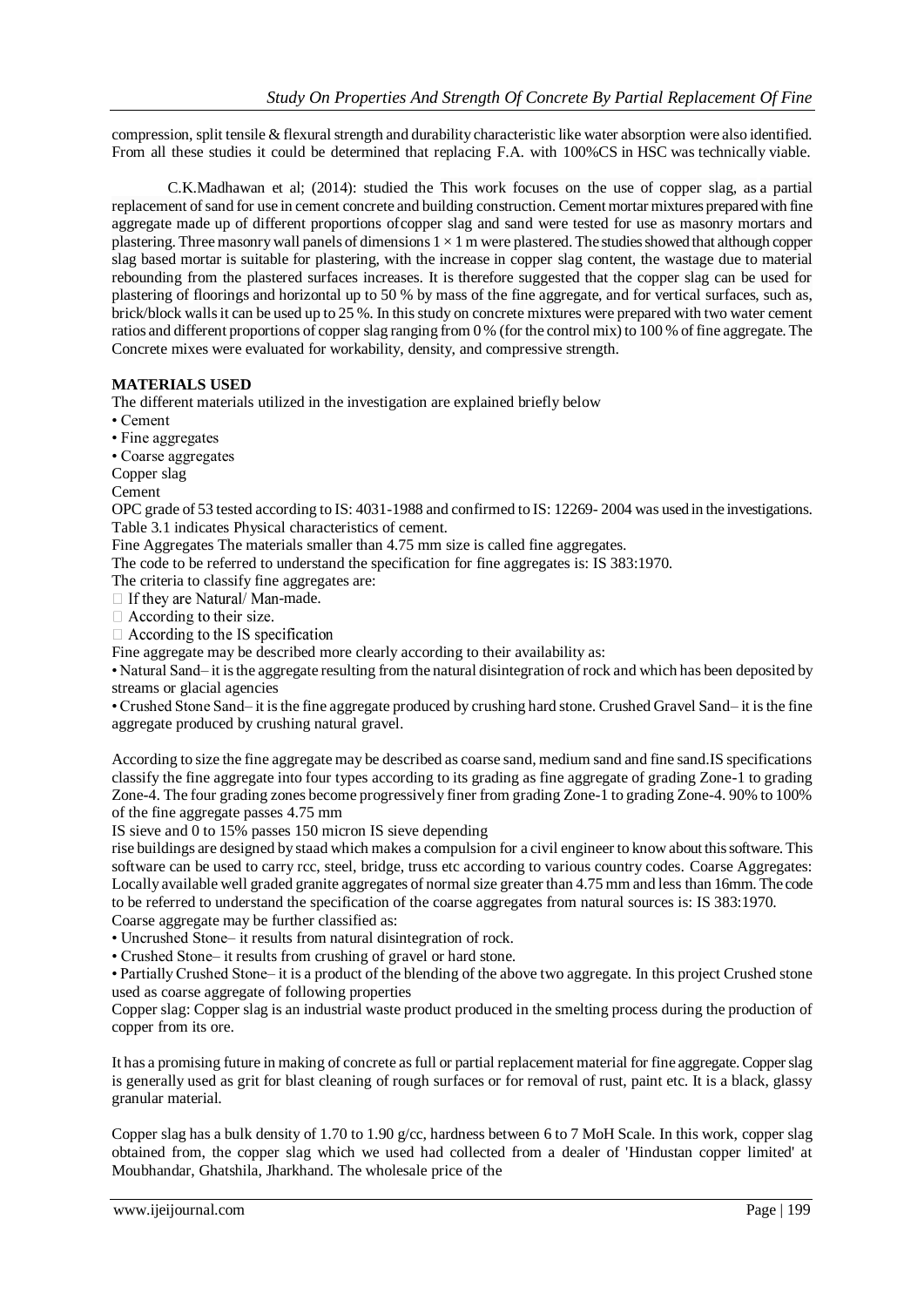copper slag is about 620/ton and is also economical to use copper slag at the places where it is available. Egg shell powder:

The egg shell wastelands in the poultry manufacturing have been highlighted because of its recovery potential. Egg shell waste is available in huge amounts from the food processing, egg breaking, and shading industries.

The food indulgence industry is in need of investigation to find another method for processing and using egg shells waste in an ecological friendly way. There is a need to find a low cost solution.

Removal of egg shell waste are usually not income centers but cost centers. Therefore, the least cost of removal is most necessary. Some of the options left

should be watched at very critically and the most cost effective method of recycling are considered. Egg shells procured from local nearby schools regularly and packed in bags. Then the collected egg shells were washed in normal water and then dried in hot sun light for a day to make it dry to make grinding easy and also to avoid the paste formation while grinding.

Blackened egg shells were removed separately and the unwanted dust mixed in the sample collections were removed before bringing it to grinding. After collecting, drying and clearing, the

samples were placed in a box for manual crushing up to some extent. Then samples were crushed by using some electronic equipment like mixer, grinder, etc. The grinded egg shells were sieved through the 90-micron sieve size and then packed to use it in the cement replacement. Given below in figure 2 shows the eggshell powder.

#### **• Tensile test**

#### **III. EXPERIMENTAL INVESTIGATIONS**

The tension assessment is perhaps the most essential kind of mechanical test that can conduct on materials. These are simple, inexpensive and fully standardized. As the material is pulled in its length direction we can find the strength based on how much it. To perform the test, bamboo samples should prepare. Firstly, the suitable size and shape of the samples were cut.

#### The distance

between the nodes gives the length of the specimen. Usually the 9 and 12 inches (229 and 305 mm) long samples were tested. So, we have taken 9 inches (230mm) sized specimen bamboo strips as shown in the figure 3.9. Some of the samples were too strong to brake, widths of the samples were reduced.

The thickness along with the widths are differed between the samples. Since it is a natural material whose physical characteristics are varied and careful sample dimensioning to be done before testing.

#### **• Compressive strength**

indicates compressive strength of bamboo fiber reinforced concrete cubes of size 150mmx150mmx150mm using fibers of diameters (D1) 700 μ and (D2) 1.156 mm for M30 grade of concrete for 28 days for the aspect ratio of 30, 40 and 50. it is shown that the diameters 700μ and 1.156 mm fibers at 1% aspect ratio (l/d) of 40 gave the maximum compressive strength. The diameter 1.156 mm fibers at 1% gave the maximum compressive strength of 41N/mm2with an aspect ratio (l/d) of 40 when mixed with concrete. Both the diameters of fibers showing the decrement in the strength at the 1.25% addition of fibers.

#### **• Splitting tensile strength**

indicates splitting tensile strength of BFRC cylinders of size 150mmx300mm using two different diameters (D1) 700 μ and (D2) 1.156 mm for M30 grade of concrete for 28 days for the aspect ratio of 30, 40 and 50. It is shown that the diameter of 1.156 mm fibers at 1% gave the maximum split tensile strength of 4.8N/mm2with an aspect ratio (l/d) of 40 when mixed with concrete. Both the diameters of fibers showing the lesser decrement in the strength at the 1.25% addition of fibers.

#### **• Flexural strength**

indicates the flexural strength of BFRC beam of size 150mmx150mmx1200mm using two different diameters (D1) 700 μ and (D2) 1.156 mm for M30 grade of concrete for 28 days for the aspect ratio of 30, 40 and 50. It is shown that the diameter of 1.156 mm fibers at 1% gave the maximum split tensile strength of 8.5N/mm2with an aspect ratio (l/d) of 40 when mixed with concrete.

Both the diameters of fibers showing the very less decrement in the strength, at the 1.25% addition of fibers. Method of curing Curing is a procedure that maintains proper moisture and temperature to ensure continuous hydration.